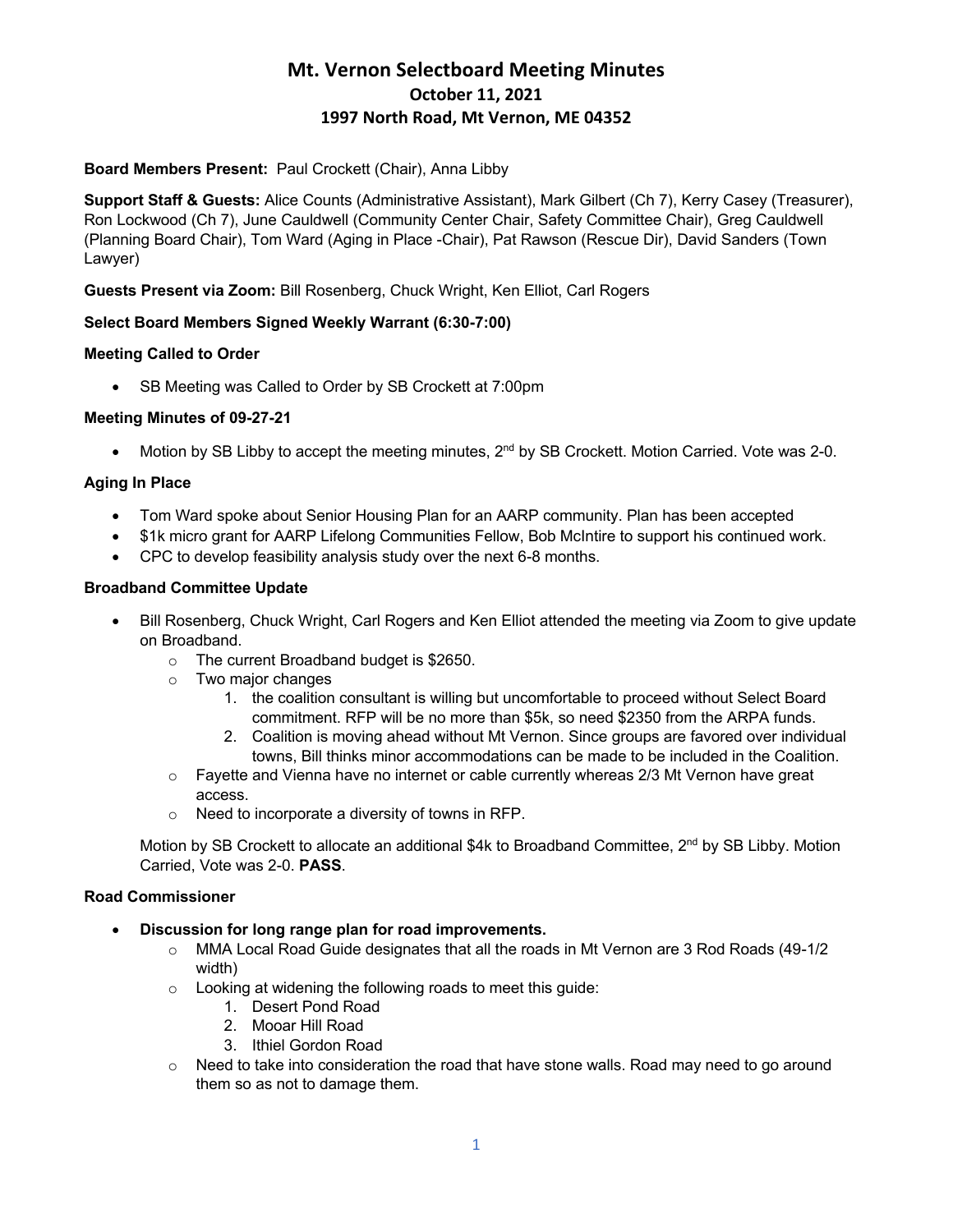- Culvert Repair/Replacement on Bean Road
	- $\circ$  Alice Counts and Maureen Brescia both spoke regarding a culvert between their two properties that appears to either be clogged or crimped and no longer allows water to flow causing a backup on their properties. LK Dunn to take a look at this.
	- o Alice Counts also mentioned the Great Job that LK Dunn did by clearing and eliminating the Blind Corner on Bean. It was discovered that the culvert flowing from that corner to Mooar Hill Road was crimped and missing the bottom. This will go on the to be done work order.
- Salt Bids
	- o Morton at 72.10
	- o Harcos at 78.50
	- o New England at 65.00

Motion by SB Crockett to accept New England Salt bid of 65.00/ton, 2<sup>nd</sup> by SB Libby. Motion Carried, Vote was 2-0. **PASS**

### **Planning Board Appointment**

Motion by SB Libby to Appoint David Sanders to the Planning Board Alternate position, 2<sup>nd</sup> by SB Crockett. Motion Carried, Vote was 2-0. **PASS.**

### **ARPA Funds**

• The first allotment which is half of \$178,000 has not arrived yet.

### **Reviewed Flooring Bids and Selected Flooring Company**

- Bid Received from the following companies
	- o Mattson Flooring
	- o Flooring Systems
	- o Hammond Lumber

Motion by SB Crockett to accept the Mattson LVP bid, 2<sup>nd</sup> by SB Libby. Motion Carried, Vote was 2-0. **PASS**

• The Smith Cemetery Hazard Tree is scheduled to be removed next week.

#### **CMP LED Street Light Conversion Program. Discuss and Sign Contract**

- SB Crockett decided to accept the inventory list submitted by CMP.
- Motion by SB Libby to have SB Crockett sign the CMP Agreement to upgrade all Street Lights the Town leases from them. This contract is for 15 years.

### **Consider waiving the Petition requirement for the five (5) non-profits the town contributes to annually, again this year due to Covid concerns**

- The Five (5) Non-Profits are:
	- o Family Violence
	- o Sexual Assault
	- o 30 Mile River Watershed
	- o Spectrum Generation
	- o Hospice Volunteers

Motion by SB Libby to waive petition requirement for the listed non-profits, 2<sup>nd</sup> by SB Crockett. Motion Carried, Vote was 2-0. **PASS**

# **Other Business**

- Bridge and Paving updates
	- o Lee Dunn is waiting on Pike Industries to Pave Bean Road
- E911 Updates, Map Updates